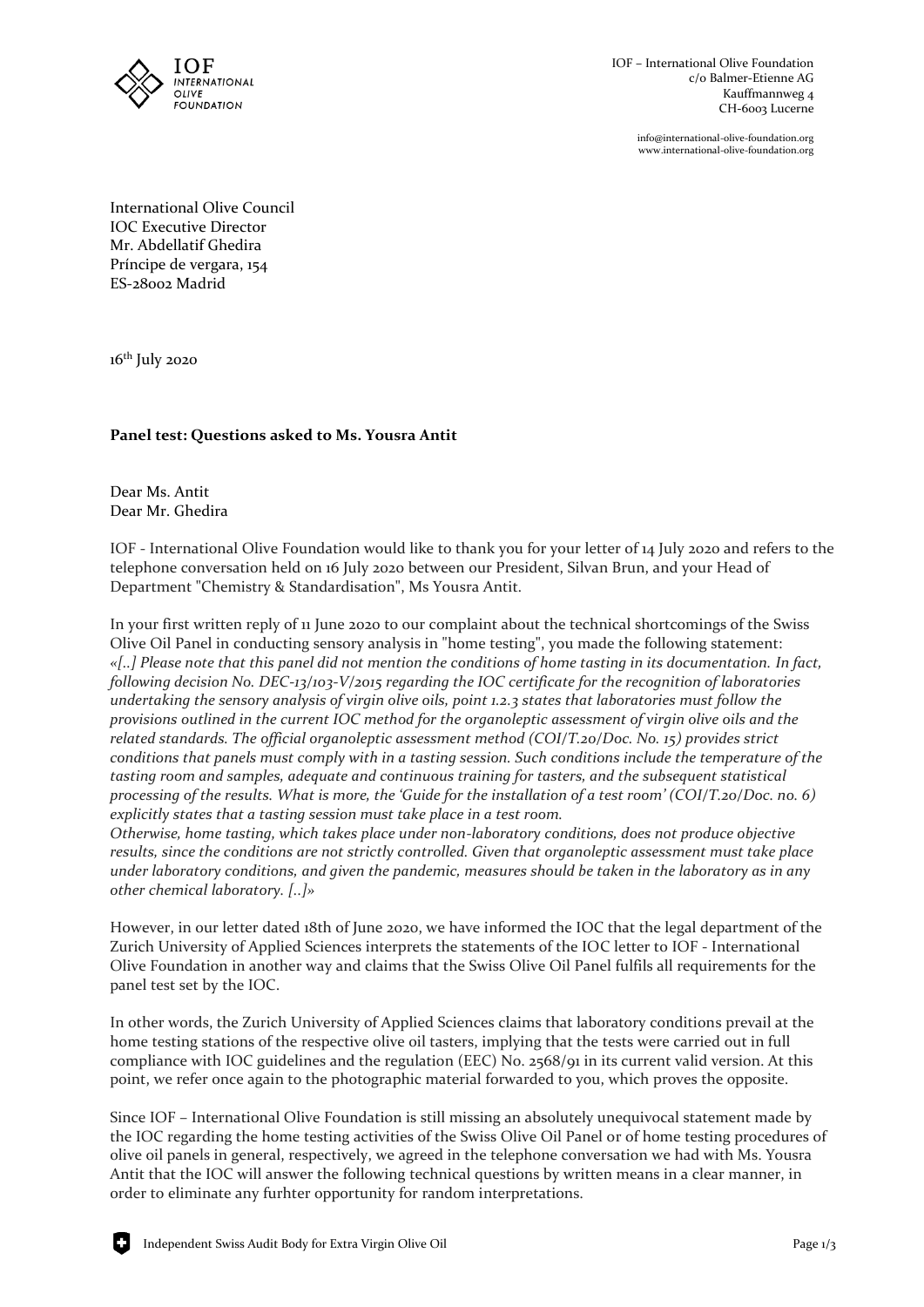

info@international-olive-foundation.org www.international-olive-foundation.org

- 1. In the context of a sensory analysis of virgin olive oils according to IOC guidelines, is an IOC recognised olive oil panel allowed to carry out the sensory analysis of virgin olive oils in home tasting, i.e. not in the designated sensory laboratory, especially when the panels state on the panel report the analysis was carried out according to COI-guidelines as well as according to Commission Regulation (EEC) No 2568/91 in its latest version?
- 2. The IOC imposes laboratory conditions for the sensory analysis of virgin olive oils. Can the conditions prevailing in home tasting, i.e. when each panel member conducts sensory analysis of olive oils in his or her own home in an individual environment, be considered laboratory conditions?
- 3. In the context of a sensory analysis of virgin olive oils in accordance with IOC guidelines, is it allowed that panel members taste a corresponding oil sample in environmental conditions that are different from those at other testing stations?
- 4. In the context of a sensory analysis of virgin olive oils according to IOC guidelines, is it allowed that panel members taste a corresponding oil sample at different hours (including even different times of a day)?
- 5. In the context of a sensory analysis of virgin olive oils according to IOC guidelines, are IOC recognised olive oil panels allowed to serve their panel members the oils to be analysed in plastic cups?
- 6. In the context of a sensory analysis of virgin olive oils according to IOC guidelines, is it allowed to carry out the tasting without the test glasses and thermostatically controlled heating device described in ISO 16657:2006?
- 7. In the context of a sensory analysis of virgin olive oils according to IOC guidelines, is it allowed that the panel members wash and towel dry the official tasting glasses before use?
- 8. In the context of a sensory analysis of virgin olive oils according to IOC guidelines, is it allowed for panel members to taste directly from olive oil sample flasks?
- 9. In the context of a sensory analysis of virgin olive oils according to IOC guidelines, is it allowed for the panel leader to send the sample olive oils via courier to the individual home testing stations of the tasters?
- 10. In the context of a sensory analysis of virgin olive oils according to IOC guidelines, is it allowed for simple panel members to prepare the oil samples themselves?
- 11. In the context of a sensory analysis of virgin olive oils in accordance with IOC guidelines, is it allowed to pour the oil samples into the official tasting glasses without the aid of suitable measuring instruments (which can measure the quantity of the olive oil required for the sensory analysis)?
- 12. In the context of a sensory analysis of virgin olive oils according to IOC guidelines, is it allowed for panel members to fill in the Profile Sheet with a wipeable pencil?
- 13. In the context of a sensory analysis of virgin olive oils according to IOC guidelines, is it allowed for the panel leader to inform the panel members about the identity of the client before the sensory analysis is performed?
- 14. In the context of a sensory analysis of virgin olive oils according to IOC guidelines, is it allowed for the panel leader to inform the panel members about the background of the analysis before the sensory analysis is performed?
- 15. In the context of a sensory analysis of virgin olive oils according to IOC guidelines, is a panel allowed to let a panel member participate in the sensory analysis of an oil marketed by that same panel member?